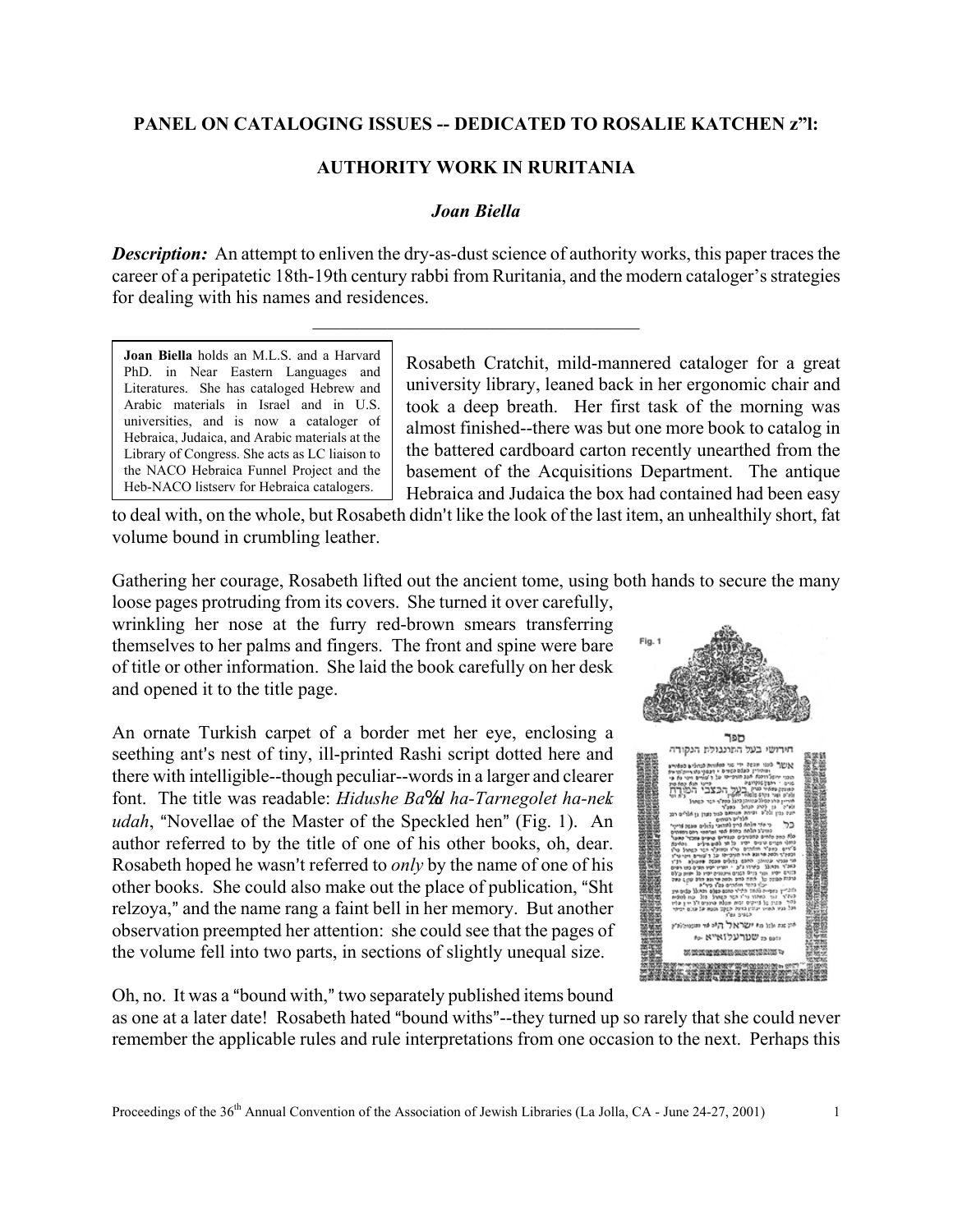would be a good project to deal with after lunch ... but curiosity prompted her to turn to the second title page (Fig. 2).

This one had a similar but still more elaborate border. The enclosed script, though sparser, was as tiny and daunting as in the first example. Again the title was legible: *Ki-tsevi mudah.*. Rosabeth recognized this as a quotation from the book of Isaiah, and quickly verified it: verse 14 of chapter 13: "Like a hunted gazelle." She drew a quick conclusion: the author of the book was probably named Tsevi--it was hard to imagine another justification for the title. She reminded herself to capitalize the "Tsevi" when she romanized it.

Slowly she puzzled out the tiny printing:



Rabbi Tsevi Hirshl, of blessed memory, revered teacher in

Zende and Hentsoi (site of his grave), may God protect him, son-in-law of the revered and holy teacher, the famous holy scholar, righteous from the foundation of the world, prince of the Torah and the fear of God, great one of Israel, wonder of the age and its glory and so forth, our lord the rabbi Rabbi Yekl the Half-Angel, of blessed memory, revered and holy teacher from Hentsoi, may God protect him.

"They seem a lot more interested in his father-in-law than in him," she muttered to herself. And what an odd epithet for the father-in-law--"the Half-Angel"! Did that mean he was actually the child of an angel, or that he was half as good as an angel? And would being half as good as an angel mean being very good indeed, or not very good at all?

And what about Shtrelzoi and Hentsoi? German names ending in "au," she told herself--they always turn to "oi" in these Yiddish-style spellings. So, Strelsau and Hentzau. Oh, sure! Strelsau was the capital of Ruritania, one of those little German-speaking Balkan kingdoms, like Graustark. Two books published in Strelsau, and she couldn't remember seeing even one ever before! Not a wellknown center of Jewish publishing, for sure.

So, *Ki-Tsevi mudah.* was by this Tsevi Hirshl, and what about the other one? Would its author have to be established as "Ba%al ha-Tarnegolet ha-nekudah"? Rosabeth hated that rule 22.11 kind of name-"entry under phrase." She had found that if she plugged away hard enough in the reference sources she could usually come up with such modest authors' real names. But she dug through the Rashi script on that title page too, and found a useful nugget fairly soon: it seemed that "Ba%al ha-Tarnegolet" and "Ba%al ha-Tsevi ha-mudah" were one and the same. Hurrah! Two for the price of one.

Rosabeth's memory needed no refreshing, but she glanced, as she always did at this point in cataloging, at the wall behind her computer where she had posted the following words to live by from Library of Congress Rule Interpretation 22.3C: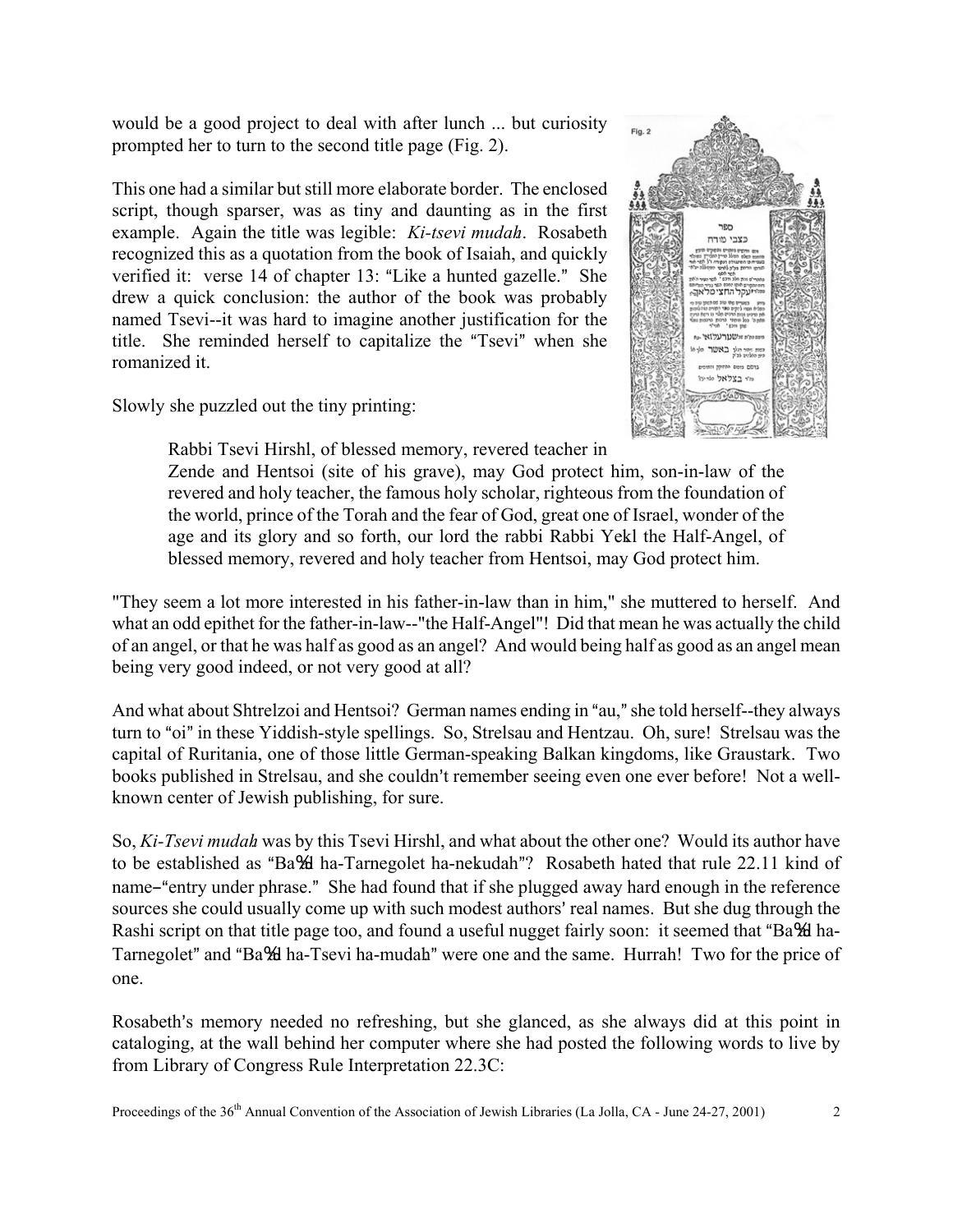## *Names of Persons With Surnames Written in the Hebraic Alphabet*

Follow this order of preference when establishing headings for Hebrew and Yiddish persons with surnames:

1) If the name is found in *Academic American Encyclopedia*, and in *The Encyclopedia Americana*, and in *Encyclopaedia Britannica* (15th ed.), use the

 form found in these three sources; if the form varies in these three sources, use the form found in *Encyclopaedia Britannica* (15th ed.).

2) If the name is found prominently in a romanized form on the person's works in Hebrew or Yiddish, use this form.

3) If the name is found in *The Encyclopaedia Judaica*, use this form.

4) Otherwise, use the systematically romanized form of the name.

She laughed a moment over the first possibility--to make it into the *Academic American Encyclopedia* her author would have to be approximately as famous as Maimonides, and she was pretty sure he wasn't. So scratch that instruction! And as for number two, she had already assured herself that the man's name did not appear in a romanized form in either of the books in front of her. Now, for the *Encyclopaedia Judaica* ...

She pushed back her chair with a creak and moved to the reference alcove, where the English *EJ* weighed down a shelf of its own. She pulled out the index volume and turned to "Zevi Hirsch." Already shaking her head, she ran her eyes along a column and a half of rabbis, well-known and scarcely-known, only a few in capital letters (thus covered by articles of their own) and none sounding anything like her man. She tried "Tarnegolet" and could almost hear a dry chuckle from the rustling pages as she failed to find the word. At last she turned to the RED-SL volume and read up on Ruritania. The article was short, and referred to only one rabbi by name, Jekel the Half-Angel of Hentzau, an eighteenth-century Talmudist of, it seemed, qualified saintliness, with a day-job as a

Fig. 3



poultry-farmer. No further information given.

At least she had identified her author's father-in-law.

For a moment, she studied the map of Ruritania (Fig. 3) included in the article. Pulling a magnifying glass from her desk drawer, she identified Strelsau and Hentzau in the wide valley between the Carpathians and the Danube (Fig. 4), and, looking still closer, she made out the borders of the vast green forest which stretched between them--the Grünewald, as it was unimaginatively called (Fig. 5). She shook her head and closed the book.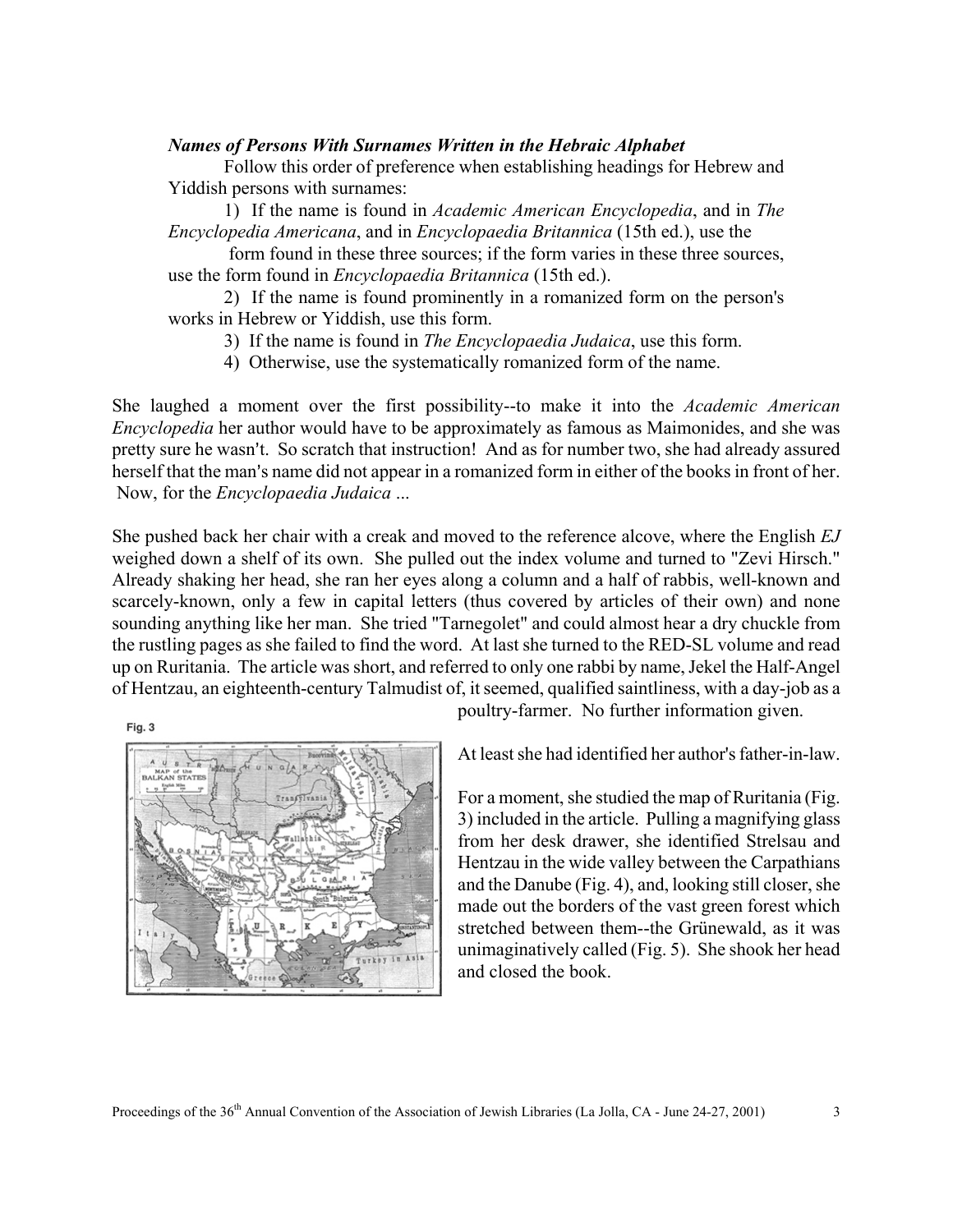

How sad it was, Rosabeth mused, that her author's name began with Z in non-standard romanization. She felt quite certain that the German *Encyclopaedia Judaica*, if it had progressed to the end of the alphabet, would have provided the detailed and comprehensive study that she needed. Even though, according to RI22.3C, the German *EJ* could not supply a heading, a cross-reference or two and a citation from a major source would have made nice additions to her authority record.

She returned to her desk and typed up a 675 field for the two encyclopedias, as sources checked but unhelpful.

Years of experience told her that if she had not found her author in these works, he would not be found in *ha-Entsiklopedyah ha-Yorit* or the *Jewish Encyclopedia* of 1916. One developed a sense for these things.

Then, with grim determination and an intention to be thorough, she dragged a chair into the reference area and checked, in turn, the *Catalogue of the Hebrew books in the Library of the British Museum* (1867), the *Catalogue of Hebrew books in the British Museum acquired during the years 1868-1892* (1894), the *Concise catalogue of the Hebrew printed books in the Bodleian Library* (1929), Friedberg's *Bet °kked sefarim* (1951-1956), and the *Harvard University Library catalogue of Hebrew books* (1968), including the 1972 supplements. She thought about consulting the St. Petersburg Imperial Library catalog, but that book was, if anything, in worse shape



than the books she was cataloging, and she decided to skip it. She returned to her desk and did a number of searches in the RLIN database, and all these searches, *ALL* these searches, came up with no result.



Perhaps she had in her hand the only copies of these two books in the Western world!

The thought was disturbing. Should she call up the Brothers Biegeleisen and ask if they wanted to xerox the things? Or go straight to Copy Corner? Or maybe just ... take a coffee break.

Fortified with caffeine, Rosabeth returned to her desk. With some idea of tidying the bedraggled book, Rosabeth picked up the works of Tsevi Hirshl and began tapping the loose pages into place.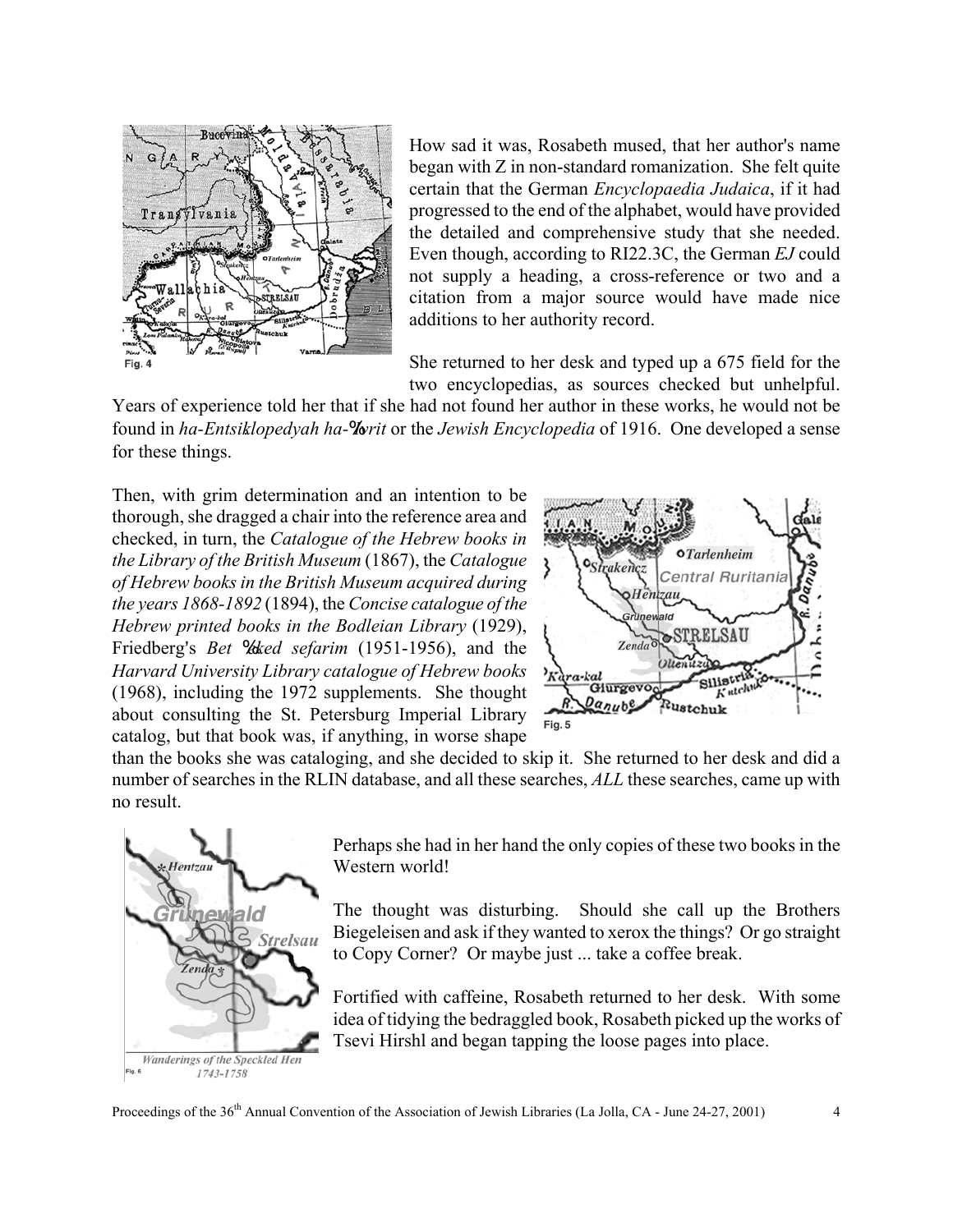Eventually she found herself grasping the edge of a folded sheet glued along its left edge to the inside of the back cover. She spread it out: a hand-drawn map covered with curling lines in red ink. A few towns were marked: Strelsau, Hentzau, Zenda. So, Ruritania! In a spidery hand at the bottom of the map was a Hebrew caption: "Wanderings of the Speckled Hen, 1743-1758" (Fig. 6).

She turned to the verso of the map and gazed in amazement at the water-spotted document penned on it in the same shaky hand. It was headed "Toldot ha-Tarnegolet ha-Nekudah"--The Story of the Speckled Hen! A quick examination made her heart beat faster, and she began to read carefully between the damaged sections.

When our teacher Reb Hirshl was twelve years old, he sat with other boys on the bank of the river and made images of clay. Reb Hirshl made a little stag [Fig. 7] of mud and scratched the letter tsade on its forehead, intending to write his own Hebrew name, Tsevi. To the wonderment of all, the clay figure came alive and bounded away into the woods. The sages of the region questioned Hirshl as to the mystical meaning of the letter tsade, and he was wholly unable to answer them. Nor did he succeed in bringing other clay figures to life. But when he reached man's estate, he vowed to follow his little stag into the forest until he found it, and his fortune.



"The Hunted Gazelle!" thought Rosabeth. She read on.

צבי (1/40) Fig. 7

Reb Hirshl followed the path of the stag for fifteen years, never leaving the Grünewald and subsisting on nuts, berries, and the occasional bowl

of cabbage soup provided by pious woodcutters and their families. On a very hot day in the summer of the year 1758 he reached the outskirts of the town of Hentzau and lay down for a nap under a great oak, first removing his enormous furry shtreiml

[Fig. 8] and setting it carefully beside him on the ground.



שטריימל Fig. 8

In Hentzau that day a festival of a kind was in progress, for the rabbi of the town, the pious Yekl the Half-Angel, had determined to marry off all thirteen of his daughters before the setting of the sun. To this end he had released into the Grünewald thirteen birds from his poultryfarm, each with a strip of paper bearing the name of one of his daughters tied to its foot. Thus the turkey bore the name of Hinde, the

goose the name of Shprintze, and so forth. The suitor who captured each bird would wed the maiden whose name it bore.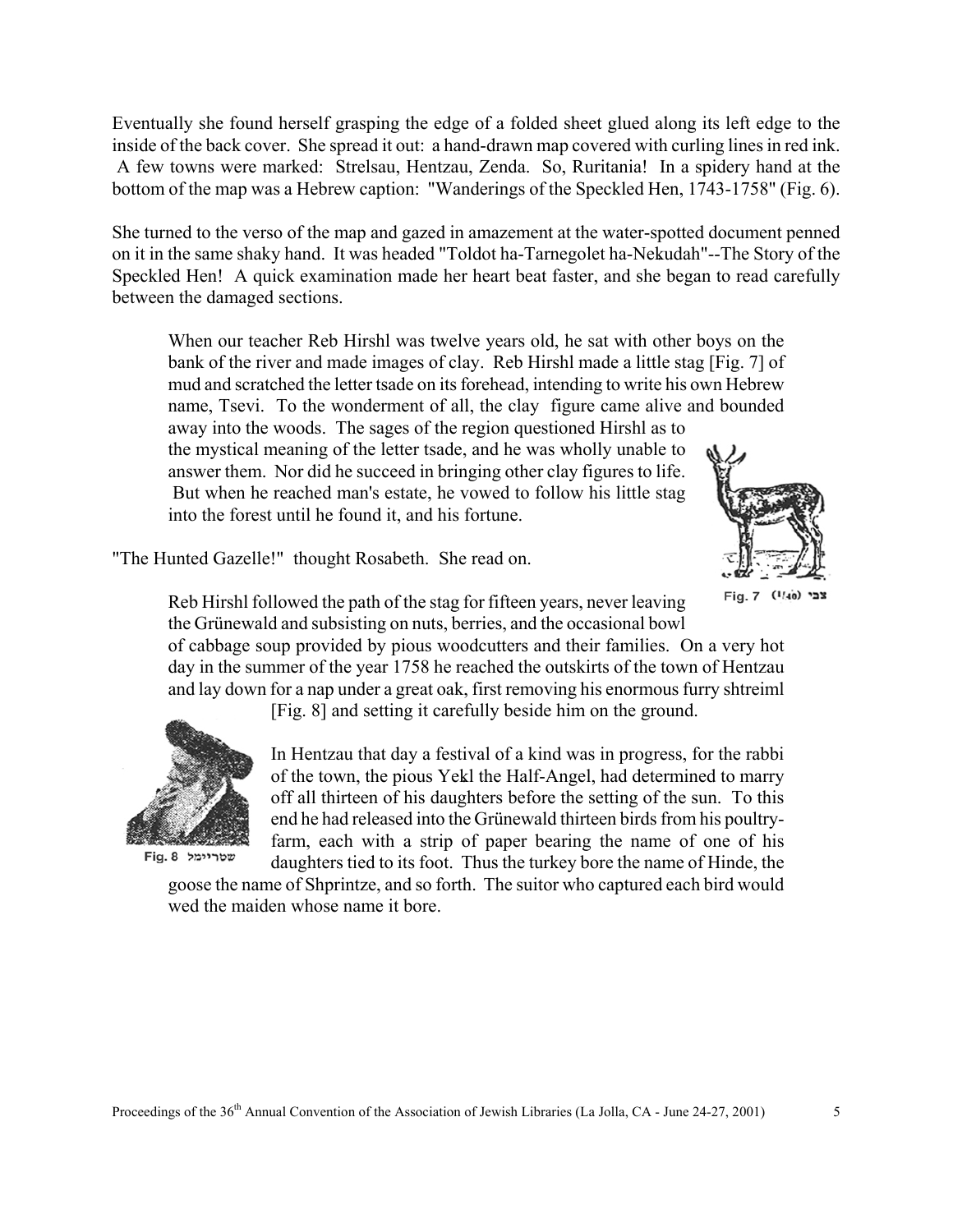

Fig. 9 (1/1s) חרנגול (male)

In the afternoon Reb Hirshl woke under the oak tree to find a speckled hen [Fig. 9] nesting in his shtreiml.

"The Speckled Hen!" thought Rosabeth.

With his customary reverence for all that drew breath, Reb Hirshl lifted the hat to his head, hen and all, and proceeded into the town of Hentzau. There he was hailed as the successful suitor of Feygele, the youngest

daughter of Reb Yekl, and married to her immediately. He lived the rest of his life in Hentzau raising chickens and studying Kabbalah with his father-in-law, and died at the age of 99.

The rest of the manuscript was almost completely illegible, except for the signature, place of writing, and date: Mosheh David Yelenek, Prague, 1854.

Hmmmm, thought Rosabeth. Maybe they called Tsevi Hirshl "Ba%al ha-Tarnegolet ha-nekudah" because he married the speckled-hen girl, not because he wrote a book called *The Speckled Hen*. That would explain, in part, why none of her reference sources knew of a book called *ha-Tarnegolet ha-nek.udah*.

Rosabeth sighed. How interesting, and yet how useless! The document gave no surname for Reb Hirshl, no dates of birth or death, none of the prescribed information she needed to establish a sound version of the author's name. She didn't even know the name of his father, though she did know that of his father-in-law. And she certainly didn't know why the letter tsade had brought the clay stag to life--it looked as if no one else did, either. To be sure, she now understood the titles of his two books. But in terms of RI22.3C, he still fell into the catch-all category--a couple of forenames in standard romanization with nothing but an epithet or two to differentiate him from ten thousand other Tsevi Hirshls. She felt she was not doing him justice!

Gazing at the document on the back of the map dreamily, Rosabeth wondered who its author might have been. Too bad she wasn't trying to establish *him*--at least he had a surname. A Slavic sort of surname, she thought; maybe Czech. That "ek" at the end could be a diminutive. Now, where had she heard the word "yelen," or maybe "jelen," before? ... Over the years, Rosabeth had picked up many odd bits of information vaguely connected with her work, and occasionally one would surface when she needed it. Could this be happening now?

She called up Netscape. Her homepage was the Yahoo search engine. Quickly she typed the keywords she wanted: czech--english--dictionary. The very first hit looked promising; she typed in "jelen" and clicked on "go." And there it was: the word meant "stag." And so did "tsevi," and so did "hirsh"! Well, allowing for the varying fauna of different continents. So "jelenek" would mean "little stag" ... "hirshl"!

Suddenly she understood everything. Who would have troubled to record the history of such a completely insignificant author except a member of his own family? A descendant! And that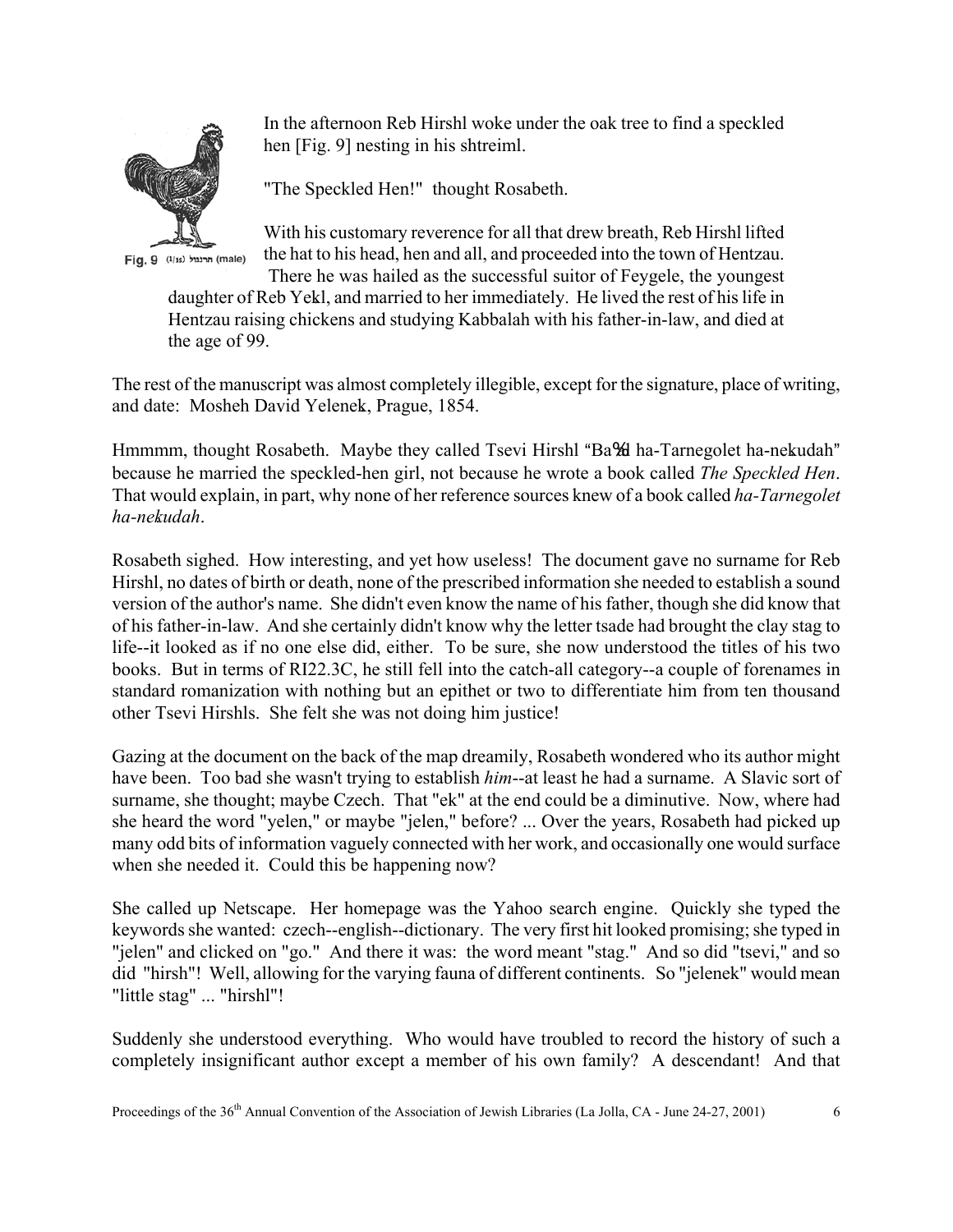descendant claimed a surname! Rosabeth had seen cases like this before ... confusion of forenames and surnames ... translations of surnames ...

She pushed back her chair and stood up slowly. Moving like a woman in a dream, she returned to the English *EJ*. The index volume? No--a higher power was guiding her now, and she lifted down the IS-JER volume without hesitation. She riffled through its last pages, utterly confident that she would find what she needed.

It was there. A tiny article, but an *ARTICLE*, headed with the name of the author she sought to establish. And what was that name ... ?

JELENEK, ZEVI HIRSCHEL (1730-1829): Ruritanian wonder-worker, known as "Ba%al ha-Tarnegolet ha-nekudah" ("Master of the Speckled Hen"). Author of at least two incomprehensible, possibly kabbalistic works (*Ki-Zevi mudah*, Strelsau, 1777 and *Hidushim*, Strelsau, 1785).

Rosabeth marveled. Where did the *EJ* GET all this stuff? The dates, especially. It occurred to her that she herself might have deduced them from the document ... if Hirshl had begun to wander at the age of thirteen, and had wandered for fifteen years, and had stopped wandering in 1758, and had lived to the age of 99 ... Ha! But that sort of reasoning was not allowed in Library of Congress practice, and Rosabeth despised it. Pure speculation! But she was allowed to adopt the EJ's dates, no matter how they had been arrived at, because the *EJ* was a "reference source"!

She returned to her desk and began to type up the name authority record, with due attention to RI22.3C. She entered it into the database and sat back with a sigh. All that cogitation on her part, all those reference sources consulted (she'd have to recheck them now, but that would be a piece of cake), and the man had had an article in the  $EJ$  all along  $\ldots$  she wasn't sure whether to be glad or sorry.

Oh, well. At least no other cataloger, years down the road, would find what she had missed and correct her work, causing ripples across a thousand OPACs where the author's heading would have to be changed--that is, if a thousand libraries ever cataloged these works. Which was maybe not too likely.

Still, this sort of thing was why the major university library paid her the medium-sized bucks, and on the whole Rosabeth Cratchit, Super-Cataloger, was well satisfied with her morning's work.

*Note 1*: Facsimiles, maps, quotations, etc., in this narrative should not be accepted at face value. All persons and places (excepting Prague and Ruritania) named herein were invented by the author. Ruritania was invented by Anthony Hope in 1894. Prague may really exist.

*Note 2*: I have abbreviated the list of reference sources consulted by Rosabeth. Suffice it to say that her author was missing from all of those not mentioned.